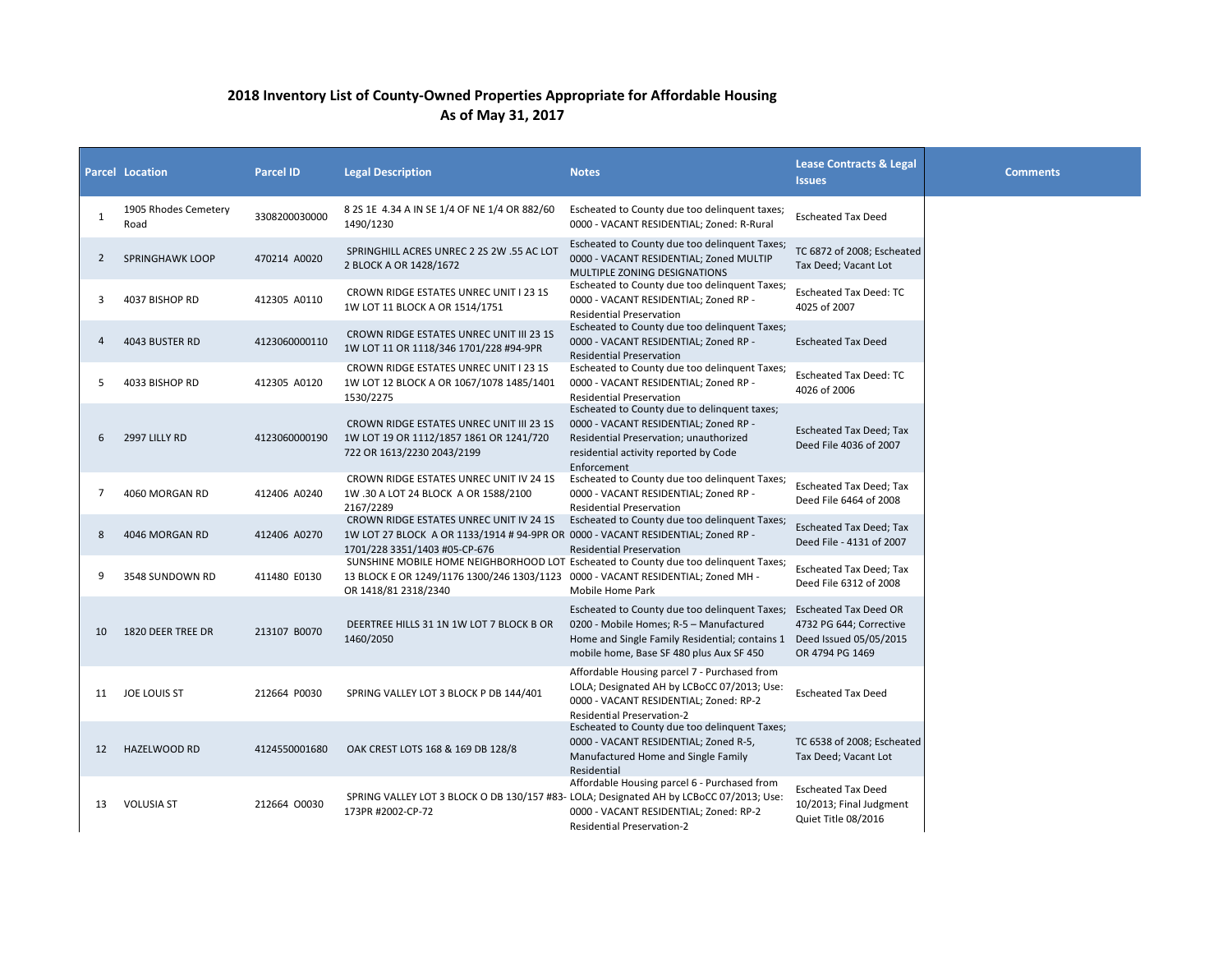| 14 | 823 SUNDOWN LN                          | 411480 D0100  | Escheated to County due too delinquent Taxes;<br>SUNSHINE MOBILE HOME NEIGHBORHOOD LOT<br>0000 - VACANT RESIDENTIAL; Zoned MH -<br>10 BLOCK D OR 1255/1406 2026/1326<br>Mobile Home Park |                                                                                                                                                                                                                                                                                  | <b>Escheated Tax Deed; Tax</b><br>Deed File 6312 of 2008                          |
|----|-----------------------------------------|---------------|------------------------------------------------------------------------------------------------------------------------------------------------------------------------------------------|----------------------------------------------------------------------------------------------------------------------------------------------------------------------------------------------------------------------------------------------------------------------------------|-----------------------------------------------------------------------------------|
| 15 | <b>Red Arrow Rd</b>                     | 3107203070000 | 7 1S 1E .114 A IN SE 1/4 OF NW 1/4 OR<br>1380/302                                                                                                                                        | Escheated to County due too delinquent Taxes;<br>0000 - VACANT RESIDENTIAL; Zoned RP -<br><b>Residential Preservation</b>                                                                                                                                                        | <b>Escheated Tax Deed</b>                                                         |
| 16 | Flipper St & Palm Beach St 410127 00070 |               | BOND SOUTH LOT 7 BLOCK O DB 131/432<br>1768/2079                                                                                                                                         | Escheated to County due too delinquent Taxes;<br>0000 - VACANT RESIDENTIAL; Zoned RP2 -<br><b>Residential Preservation2</b>                                                                                                                                                      | <b>Escheated Tax Deed; Tax</b><br>Deed File 5495 of 2008                          |
| 17 | MOSS COVE LN                            | 4124550000200 | OAK CREST LOTS 20 & 21 OR 880/64                                                                                                                                                         | Escheated to County due too delinquent Taxes;<br>0000 - VACANT RESIDENTIAL; Zoned R-5 -<br>Manufactured Home and Single Family<br>Residential                                                                                                                                    | <b>Escheated Tax Deed; Tax</b><br>Deed File 6518 of 2008                          |
| 18 | <b>OAK CREST BLVD</b>                   | 4124550000540 | OAK CREST LOTS 54 55 DB 72/205                                                                                                                                                           | Escheated to County due too delinquent Taxes;<br>0000 - VACANT RESIDENTIAL; Zoned R-5,<br>Manufactured Home and Single Family<br>Residential                                                                                                                                     | TC 6522 of 2008; Escheated<br>Tax Deed; Vacant Lot                                |
| 19 | <b>HAZELWOOD RD</b>                     | 4124550001310 | OAK CREST LOT 131 132 DB 105/234                                                                                                                                                         | Escheated to County due too delinquent Taxes;<br>0000 - VACANT RESIDENTIAL; Zoned R-5,<br>Manufactured Home and Single Family<br>Residential                                                                                                                                     | TC 6536 of 2008; Escheated<br>Tax Deed; Vacant Lot                                |
| 20 | 5667 CARIBOU LN                         | 213107 A0060  | DEERTREE HILLS 31 1N 1W LOT 6<br>BLOCK A OR 751/195 924/823                                                                                                                              | Escheated to County due too delinquent Taxes;<br>0200 - Mobile Homes; R-5 - Manufactured<br>Home and Single Family Residential                                                                                                                                                   | <b>Escheated Tax Deed</b>                                                         |
| 21 | <b>209 OAK CREST BLVD</b>               | 4124550000640 | OAK CREST LOTS 168 & 169 DB 128/8                                                                                                                                                        | Escheated to County due too delinquent Taxes;<br>0000 - VACANT RESIDENTIAL; Zoned R-5,<br>Manufactured Home and Single Family<br>Residential                                                                                                                                     | TC 6524 of 2008; Escheated<br>Tax Deed; Vacant Lot                                |
| 22 | Lester Hackley Rd                       | 1116200930000 | 16 1N 1E 1.00 A IN NW 1/4 OF NE 1/4 DB<br>252/146 OR 44/541 1577/40 OR 1634/1768                                                                                                         | Affordable Housing parcel 2 - Purchased off of<br>LOLA - Questionable Ingress & Egress from a<br>public ROW; Designated AH by LCBoCC 07/2013;<br>Use: 0000 - VACANT RESIDENTIAL; Zoned: R-3<br>Single Detached, Attached and Two Family<br>Residential                           | <b>Escheated Tax Deed -</b><br>Questionable Ingress &<br>Egress from a public ROW |
| 23 | OAK CREST BLVD                          | 4124550000750 | OAK CREST LOT 75 DB 118/111 207/351 PR#<br>4476 OR 2709/975 PR# 76-172 PR# 6675 PR# 89<br>105 (WILL) OPR 191/404 PR# 77-46                                                               | 03/2013-Escheated due too delinquent taxes;<br>Undevelopable due to size and being located in<br>a subdivision w/o County or City maintained<br>roads; Designated AH by LCBoCC 07/2013; Use:<br>0000 - VACANT RESID; Zoned: R-5 Manufactured<br>Home & Single Family Residential | Escheated Tax Deed; TC<br>4857 of 2001                                            |
| 24 | 7234 Dykes Rd                           | 3208510000130 | PARKWAY HEIGHTS LOT 13 OR 1221/72                                                                                                                                                        | Declared Surplus at LCBoCC meeting on<br>01/29/2013; Use: 8000 - VACANT<br>GOVERNMENTAL; Zoned: R-1 Single Family<br>Detached                                                                                                                                                    | Certificate of Title - Code<br><b>Enforcement foreclosure</b>                     |
| 25 | OAK CREST BLVD                          | 4124550000760 | OAK CREST LOT 76 DB 207/351 1412/1059                                                                                                                                                    | 03/2013-Escheated due too delinquent taxes;<br>Undevelopable due to size and being located in<br>a subdivision w/o County or City maintained<br>roads; Designated AH by LCBoCC 07/2013; Use:<br>0000 - VACANT RESID; Zoned: R-5 Manufactured<br>Home & Single Family Residential | <b>Escheated Tax Deed: TC</b><br>4858 pf 2001                                     |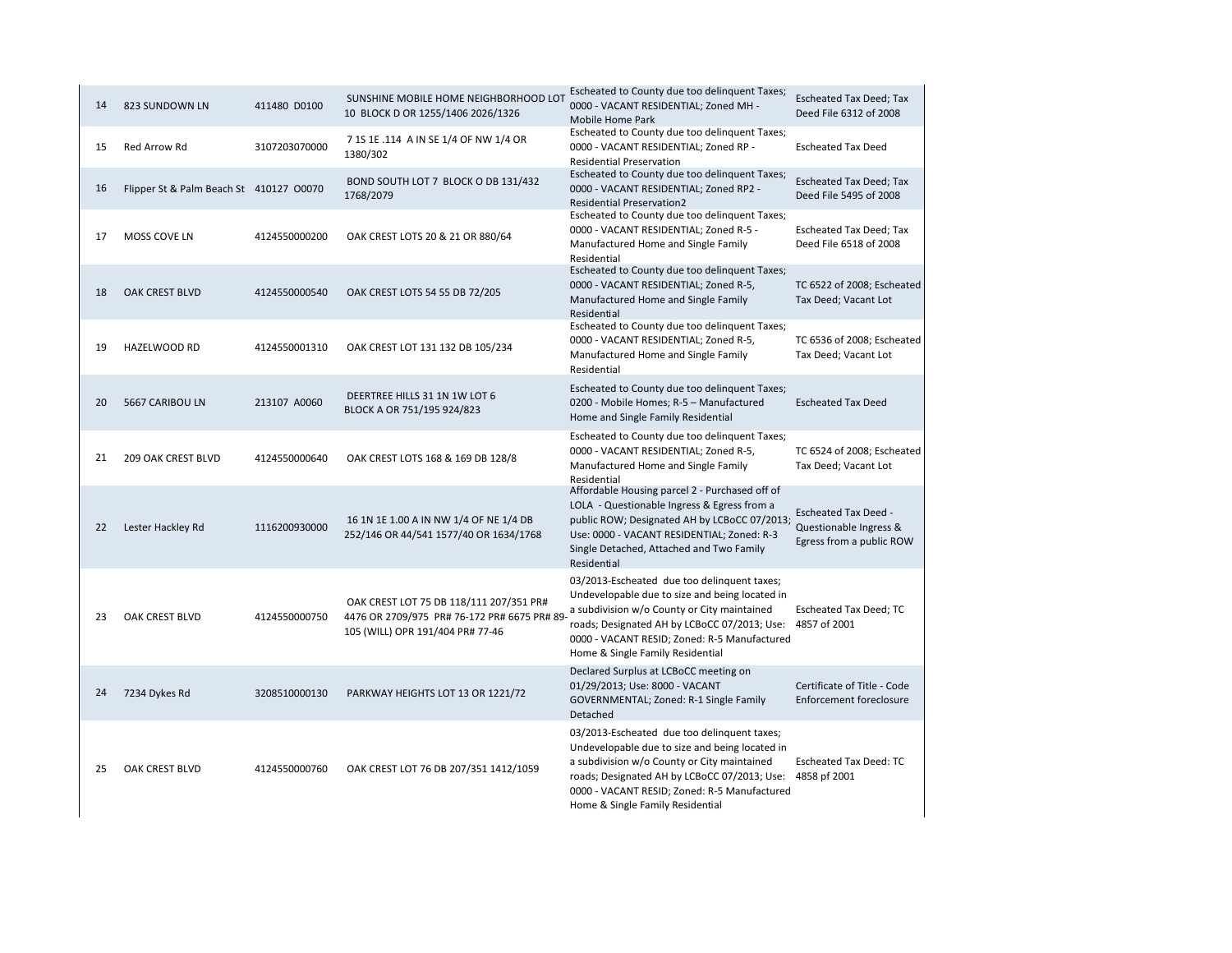| 26 | <b>HAZELWOOD RD</b>    | 4124550001440 | OAK CREST LOT 144 DB 207/351                                                                               | 03/2013-Escheated due too delinquent taxes;<br>Undevelopable due to size and being located in<br>a subdivision w/o County or City maintained<br>roads; Designated AH by LCBoCC 07/2013; Use:<br>0000 - VACANT RESID; Zoned: R-5 Manufactured<br>Home & Single Family Residential | <b>Escheated Tax Deed</b>                                        |                                                                                                                                                                                                               |
|----|------------------------|---------------|------------------------------------------------------------------------------------------------------------|----------------------------------------------------------------------------------------------------------------------------------------------------------------------------------------------------------------------------------------------------------------------------------|------------------------------------------------------------------|---------------------------------------------------------------------------------------------------------------------------------------------------------------------------------------------------------------|
| 27 | <b>851 FOOTMAN LN</b>  | 1225204150000 | 25 1N 2E 3.01 A IN E 1/2 OF E 1/2 OF SE 1/4 OR 0200 - MOBILE HOMES; Zoned R - Rural:<br>962/2081 1969/1675 | Escheated to County due too delinquent Taxes;<br>contains 1 Mobile Home containing 854 base SF<br>& 0 aux SF                                                                                                                                                                     | <b>Escheated Tax Deed</b><br>related to Tax Cert 628 of<br>2007  | Mobile Home                                                                                                                                                                                                   |
| 28 | 10715 TEBO TRL         | 3321206520000 | 21 25 1E 2 A IN E 1/2 OF SW 1/4 OR 876/312<br>1299/824                                                     | Escheated to County due too delinquent Taxes;<br>0100 - SINGLE FAMILY RESIDENTIAL; Zoned RP -<br>Residential Preservation: contains 1 residencial<br>home, 960 base SF + 96 aux SF                                                                                               | <b>Escheated Tax Deed</b><br>related to Tax Cert 6765 of<br>2010 | Woodville Area. Existing site built home,<br>possible rehab. Dirt road, fair condition.<br>Overgrown lot, downed tree from hurricane<br>in yard. Mixed site built and mobile home in<br>area.                 |
| 29 | 12513 FOREST ACRES TRL | 1307200430040 | 7 1N 3E 1.145 A IN SE 1/4 OF NE 1/4 OR<br>2220/1027 2234/1881 2306/246 OR 2306/248<br>2333/2020 2344/223   | Escheated to County due too delinquent Taxes;<br>0000 - VACANT RESIDENTIAL; Zoned R - Rural:                                                                                                                                                                                     | <b>Escheated Tax Deed</b><br>related to Tax Cert 1404 of<br>2010 | Rural Eastern County Surrounded by newer<br>mobile homes. Three dirt roads to access.<br>Roads not maintained                                                                                                 |
| 30 | 7344 POPLAR POINT DR   | 222515 A0160  | POPLAR RIDGE UNREC LOT 16<br>BLOCK A OR 1285/1599 1573/864 2296/504                                        | Escheated to County due too delinquent Taxes;<br>0700 - MISCELLANEOUS RESIDENTIAL; Zoned<br>MULTIP - MULTIPLE ZONING DESIGNATIONS                                                                                                                                                | <b>Escheated Tax Deed</b><br>related to Tax Cert 2538 of<br>2003 |                                                                                                                                                                                                               |
| 31 | 9740 HERON ST          | 4615140000140 | SPRING DRIVE ESTATES UNRECORDED LOT 14<br>OR 1394/516 1788/1899 2206/864 OR<br>2220/1662                   | Escheated to County due too delinquent Taxes;<br>0200 - MOBILE HOMES; Zoned UF, Urban Fringe                                                                                                                                                                                     | <b>Escheated Tax Deed</b><br>related to Tax Cert 7472 of<br>2009 | Woodville area. Spring drive Estates. Nice<br>lot, old mobile home on the lot needs to be<br>removed. Dirt road, mobile home<br>community, Properties well maintained.                                        |
| 32 | 767 GOSHAWK WAY        | 4124206050000 | 24 15 1W .55 A IN SE 1/4 OF SW 1/4 OR<br>507/242                                                           | Escheated to County due too delinquent Taxes;<br>0200 - MOBILE HOMES; Zoned M-1 - Light<br>Industrial: contains 1 mobile home, 720 base SF<br>$+116$ aux SF                                                                                                                      | <b>Escheated Tax Deed</b><br>related to Tax Cert 7071 of<br>2009 | Off Crawfordville HWY inside Capital Circle.<br>Powerline runs along access road. Roads not<br>mainted. Behind Commercial buildings. Dirt<br>roads access and old mobile homes needs to<br>be removed.        |
| 33 | <b>BLOUNTSTOWN HWY</b> | 4308206850000 | 8 1S 3W .47 AC IN NE 1/4 OF SW 1/4 OR<br>1637/1620 1838/2289                                               | Escheated to County due too delinquent Taxes;<br>0000 - VACANT RESIDENTIAL; Zoned LT - Lake<br>Talquin Recreational Urban Fringe Protection                                                                                                                                      | <b>Escheated Tax Deed; Tax</b><br>Deed File 6650 of 2008         |                                                                                                                                                                                                               |
| 34 | <b>TAND TRD</b>        | 331781 A0004  | WIGGINS ADDITION EAST E 200 FT OF S 1/2 OF<br>LOT A OR 164/88                                              | Escheated to County due too delinquent Taxes;<br>0000 - VACANT RESIDENTIAL; Zoned RP-1, Single related to Tax Cert 5760 of<br><b>Family Detached Residential</b>                                                                                                                 | <b>Escheated Tax Deed</b><br>2009                                | Old Woodville Road and T & T Lane.<br>Woodville; nice wooded lots, downtown<br>near church, schools, and businesses.                                                                                          |
| 35 | OLD WOODVILLE RD       | 331781 A0003  | WIGGINS ADDITION EAST W 289 FT OF S 1/2 OF<br>LOT A OR 294/471                                             | Escheated to County due too delinquent Taxes;<br>0000 - VACANT RESIDENTIAL; Zoned RP-1, Single related to Tax Cert 5759 of<br><b>Family Detached Residential</b>                                                                                                                 | <b>Escheated Tax Deed</b><br>2009                                | Old Woodville Road and T & T Lane.<br>Woodville; nice wooded lots, downtown<br>near church, schools, and businesses.                                                                                          |
| 36 | 4704 ORCHID DR         | 412330 F0110  | CAPITAL CITY ESTATE UNIT 3 LOTS 11 & 12<br><b>BLOCK F OR 1810/855</b>                                      | Escheated to County due too delinquent Taxes;<br>0100 - SINGLE FAMILY RESIDENTIAL; Zoned RP - Escheated Tax Deed; TC<br>Residential Preservation; contains 1 SINGLE<br>FAMILY RESIDENCE, 803 base SF plus 266 Aux SF                                                             | 6423 of 2008                                                     | Smaller older home on corner lot.<br>Portion of the roof covered by tarp;<br>condition of the interior unknow. Not a<br>likely candidate for rehab. Wooded<br>corner lot surrounded by decent older<br>homes. |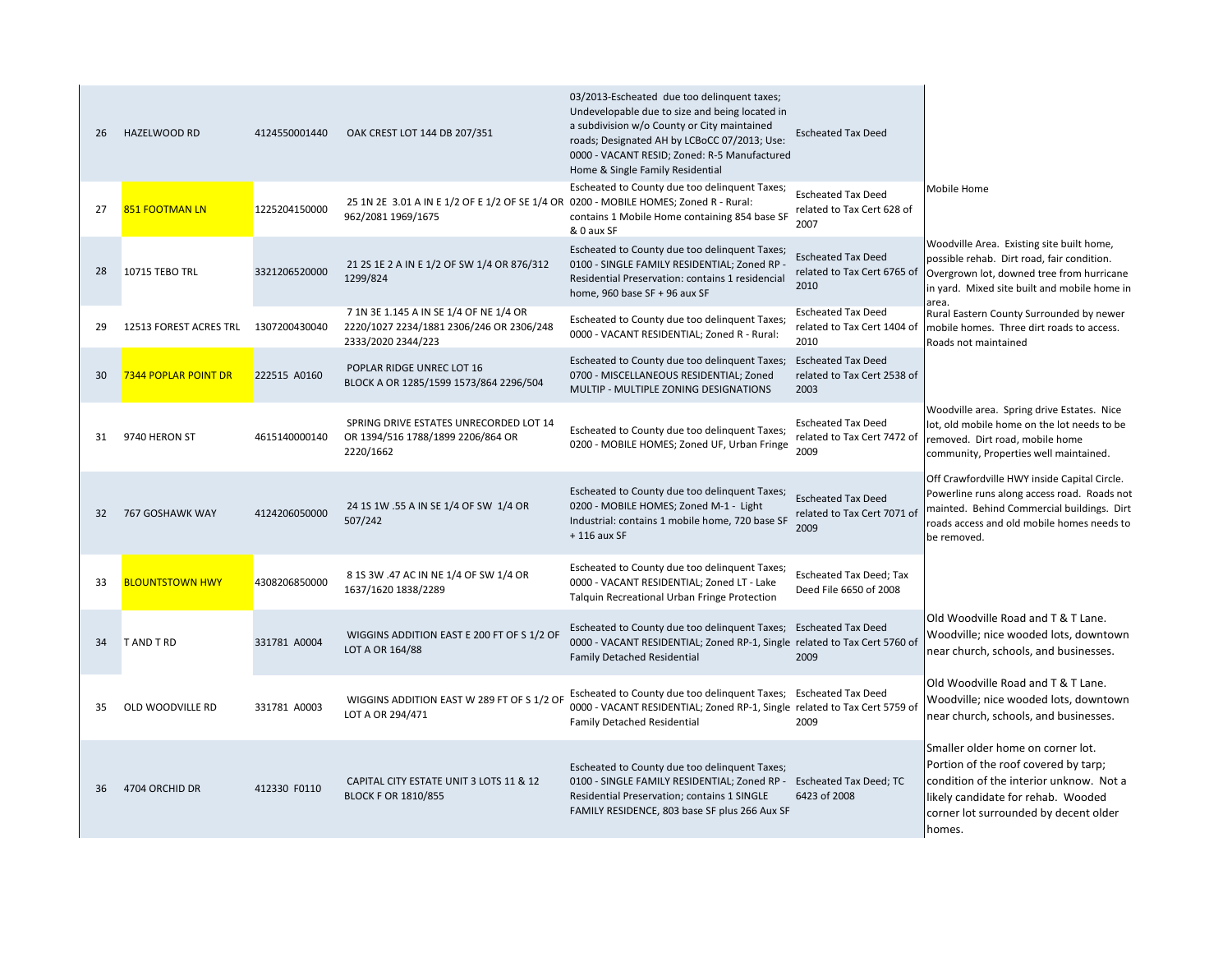| 37 | 4006 MORGAN RD          | 412406 A0370  | CROWN RIDGE ESTATES UNREC UNIT IV 24 1S<br>1W .33 A LOT 37 BLOCK A OR 1359/1091                                  | Escheated to County due too delinquent Taxes;<br>0200 - MOBILE HOMES; Zoned RP - Residential<br>Preservation; contains 1 mobile home, 960 base 8335 of 2010<br><b>SF</b>                                                    | Escheated Tax Deed; TC                                           | Cul-de-sac lot with old mobile home to be<br>removed. Surrounded by poorly<br>maintained properties.                                           |
|----|-------------------------|---------------|------------------------------------------------------------------------------------------------------------------|-----------------------------------------------------------------------------------------------------------------------------------------------------------------------------------------------------------------------------|------------------------------------------------------------------|------------------------------------------------------------------------------------------------------------------------------------------------|
| 38 | <b>407 SHORELINE DR</b> | 311880 H0120  | LAKEWOOD UNIT 5 LOT 12 BLOCK H OR<br>938/1561 2001/1294 2358/508                                                 | Escheated to County due too delinquent Taxes; Escheated Tax Deed<br>0000 - VACANT RESIDENTIAL; Zoned RP-2, Single related to Tax Cert 5375 of<br><b>Family Detached Residential</b>                                         | 2009                                                             | Woodville area. Nice high vacant wooded<br>lot. Older established neighborhood<br>majority of homes are modular type.                          |
| 39 | 5017 DUST BOWL LN       | 4123207000000 | 23 15 1W .267 AC IN N 1/2 OF N 1/2 OF NE 1/4<br>LOT 7 PER DEED & UNREC SURVEY OR 1417/627<br>1927/1365 2363/2363 | Escheated to County due too delinquent Taxes;<br>0200 - MOBILE HOMES; Zoned R-5 -<br>Manufactured Home and Single Family<br>Residential: contains 1 MH - Mobile Home, 960<br>base SF + 0 aux SF                             | <b>Escheated Tax Deed</b><br>related to Tax Cert 7004 of<br>2009 | Decent corner lot, older mobile home to<br>be removed. Update the County<br>removed abandoned property.                                        |
| 40 | 2993 LILLY RD           | 4123060000180 | CROWN RIDGE ESTATES UNREC UNIT III 23 1S<br>1W LOT 18 OR 1112/1895 1539/1916 1613/2227<br>OR 1995/1717           | Escheated to County due to delinquent Taxes -<br>Use; 0200 - MOBILE HOMES Zoned; RP<br>Residential Preservation Contains a Mobile<br>Home containing 732 base SF & 0 aux SF - Drive-<br>by indicates that it maybe occupied | <b>Escheated Tax Deed; Tax</b><br>Deed File 4035 pf 2007         | Decent lot and area. Old mobile home<br>and an abandoned auto both need to be<br>removed. Update the County removed<br>the abandoned property. |
| 41 | 1017 DOVER ST           | 2126204960000 | 26 1N 1W .24 A IN SW 1/4 OF SE 1/4 DB 62/495<br>144/287 OR 581/464 legal6                                        | Escheated to County due too delinquent Taxes;<br>0000 - VACANT RESIDENTIAL; Zoned RP2 -<br><b>Residential Preservation</b>                                                                                                  | Escheated Tax Deed; Tax<br>Deed File 2994 of 2009                | Near Campus off North Woodward. Nice<br>vacant lot, single family homes                                                                        |
| 42 | 1506 CROWN RIDGE RD     | 411404 A0080  | CROWN RIDGE ESTATES UNIT V UNREC 14 1S<br>1W LOT 8 BLOCK A OR 1145/700 1753/1888                                 | Escheated to County due too delinquent Taxes;<br>0200 - MOBILE HOMES; Zoned RP - Residential<br>Preservation: contains 1 mobile home, 1,288<br>base SF                                                                      | <b>Escheated Tax Deed; TC</b><br>3716 of 2006                    | Corner lot in decent area with old mobile<br>home that needs to be removed. Update<br>County has removed abandoned<br>property.                |
| 43 | <b>HOLMES ST</b>        | 410270 A0100  | HUTCHINSON HTS LOT 10 BLOCK A DB 169/67<br>233/187 1939/2023W 96-632PR 2190/1927                                 | Escheated to County due too delinquent Taxes;<br>0000 - VACANT Residential; Zoned RP-1-<br>Residential Preservation: Vacant                                                                                                 | <b>Escheated Tax Deed</b><br>related to Tax Cert 6256 of<br>2009 |                                                                                                                                                |
| 44 | <b>ABRAHAM ST</b>       | 212635 V0100  | GRIFFIN COLLEGE HEIGHTS 2ND ADD LOT 10<br><b>BLOCK V OR 883/1583</b>                                             | Escheated to County due too delinquent Taxes;<br>0000 - VACANT RESIDENTIAL; Zoned RP-2, Single related to Tax Cert 3049 of<br><b>Family Detached Residential</b>                                                            | <b>Escheated Tax Deed</b><br>2009                                | Good area. Vacant buildable lot                                                                                                                |
| 45 | 1118 CLAY ST            | 212635 T0100  | GRIFFIN COL HTS ADD 2 LOT 10<br><b>BLOCK T DB 229/299</b>                                                        | Escheated to County due too delinquent Taxes;<br>0100 - SINGLE FAMILY RESIDENTIAL; Zoned RP-2<br>- Residential Preservation-2: contains 1 Single<br>Family dwelling containing 1,219 base SF & 419 2009<br>aux SF           | <b>Escheated Tax Deed</b><br>related to Tax Cert 3040 of         | Good area. Vacant buildable lot                                                                                                                |
| 46 | 1340 CONNECTICUT ST     | 212664 H0290  | SPRING VALLEY LOT 29 BLOCK H OR 1375/1821<br>1875/1294 1875/1296                                                 | September 2016 - Escheated to the County due<br>to delinquent taxes; 0000 - VACANT<br>RESIDENTIAL; Zoned RP-2, Single Family<br><b>Detached Residential</b>                                                                 | <b>Escheated Tax Deed OR</b><br>4970 PG 681                      | Good area. Vacant buildable lot                                                                                                                |
| 47 | <b>CLAY ST</b>          | 2126200570000 | 26 1N 1W .15 A IN SW 1/4 OF NE 1/4 DB<br>131/511 96-212PR 1889/1424W OR 1889/1429<br>1893/1283 1897/465          | Escheated to County due too delinquent Taxes;<br>0000 - VACANT RESIDENTIAL; Zoned RP-2 -<br><b>Residential Preservation-2:</b>                                                                                              | <b>Escheated Tax Deed</b><br>related to Tax Cert 2914 of<br>2008 | Good area. Vacant buildable lot                                                                                                                |
| 48 | <b>CALLOWAY ST</b>      | 212664 L0080  | SPRING VALLEY LOT 8 BLOCK L OR 536/158<br>1365/1571 1369/861                                                     | Escheated to County due to delinquent Taxes -<br>Use; 0000 - VACANT Residential Zoned; RP-2 -<br><b>Residential Preservation-2</b>                                                                                          | <b>Escheated Tax Deed</b><br>related to Tax Cert 3112 of<br>2009 | Good area. 2 vacant wooded sloped lots<br>adjacent to each other (48-49)                                                                       |
| 49 | <b>CALLOWAY ST</b>      | 212664 L0090  | SPRING VALLEY LOT 9 BLOCK L OR 536/158<br>1369/861                                                               | Escheated to County due to delinquent Taxes -<br>Use; 0000 - VACANT Residential Zoned; RP-2 -<br><b>Residential Preservation-2</b>                                                                                          | <b>Escheated Tax Deed</b><br>related to Tax Cert 3113 of<br>2009 | Good area. 2 vacant wooded sloped lots<br>adjacent to each other (48-49)                                                                       |
| 50 | <b>IDAHO ST</b>         | 2126202140000 | 26 1N 1W .14 A IN SE 1/4 OF NW 1/4 OR<br>254/605 1102/1748                                                       | Escheated to County due too delinquent Taxes;<br>0000 - VACANT RESIDENTIAL; Zoned RP-2 -<br><b>Residential Preservation-2:</b>                                                                                              | <b>Escheated Tax Deed</b><br>related to Tax Cert 2926 of<br>2008 | Good area. Vacant buildable lot                                                                                                                |